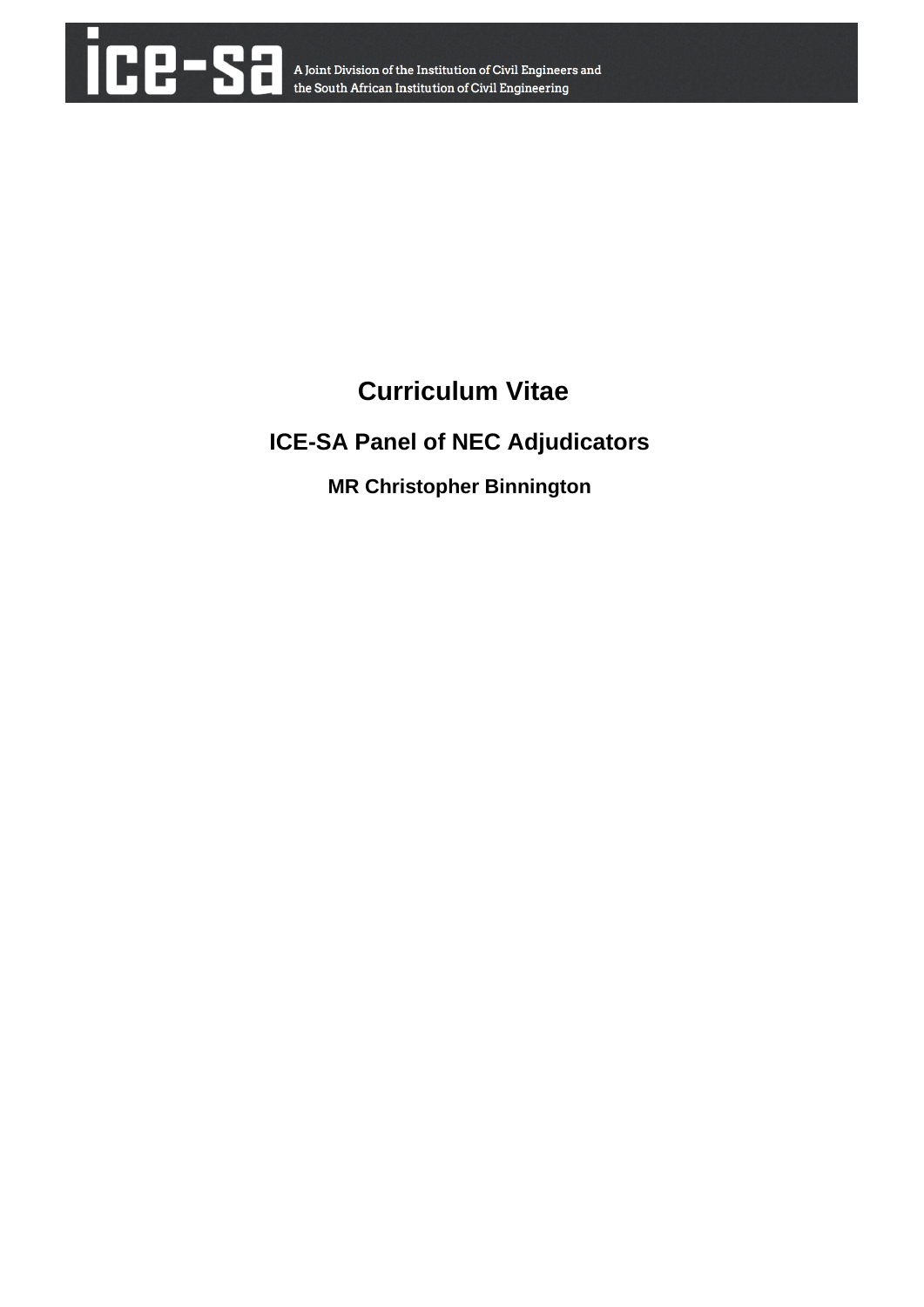

A Joint Division of the Institution of Civil Engineers and the South African Institution of Civil Engineering

#### **Personal Details:**

**Forenames:** Christopher **Surname:** Binnington **Gender:** Male **Language:** English

**Contact Details Contact Details** 

 **Email:** chris@binningtons.co.za **Cellphone:** 082 807 4053 **Home:** 082 807 4053

 **Province:** Western Province **Country:** RSA **Nationality:** RSA **Town**: Cape Town

#### **Professional**

**Company Name:** Binningtons **Job Title:** Director

#### **Career Overview:**

Wide ranging project management career in the steel, oil, sugar, marine and fertilizer industries.

Last corporate position before establishing own consulting practice, Engineering manager responsible for total group capex, C G Smith Sugar Ltd..

Partner in Binnington Copeland & Associates from 1985. Director from 1996 and Managing Director from 2002.

Currently Senior Vice President Southern Africa, Hill International Ltd. Practice specialize in dispute resolution, claims, adjudication and arbitration and expert witness support in Court and Arbitration